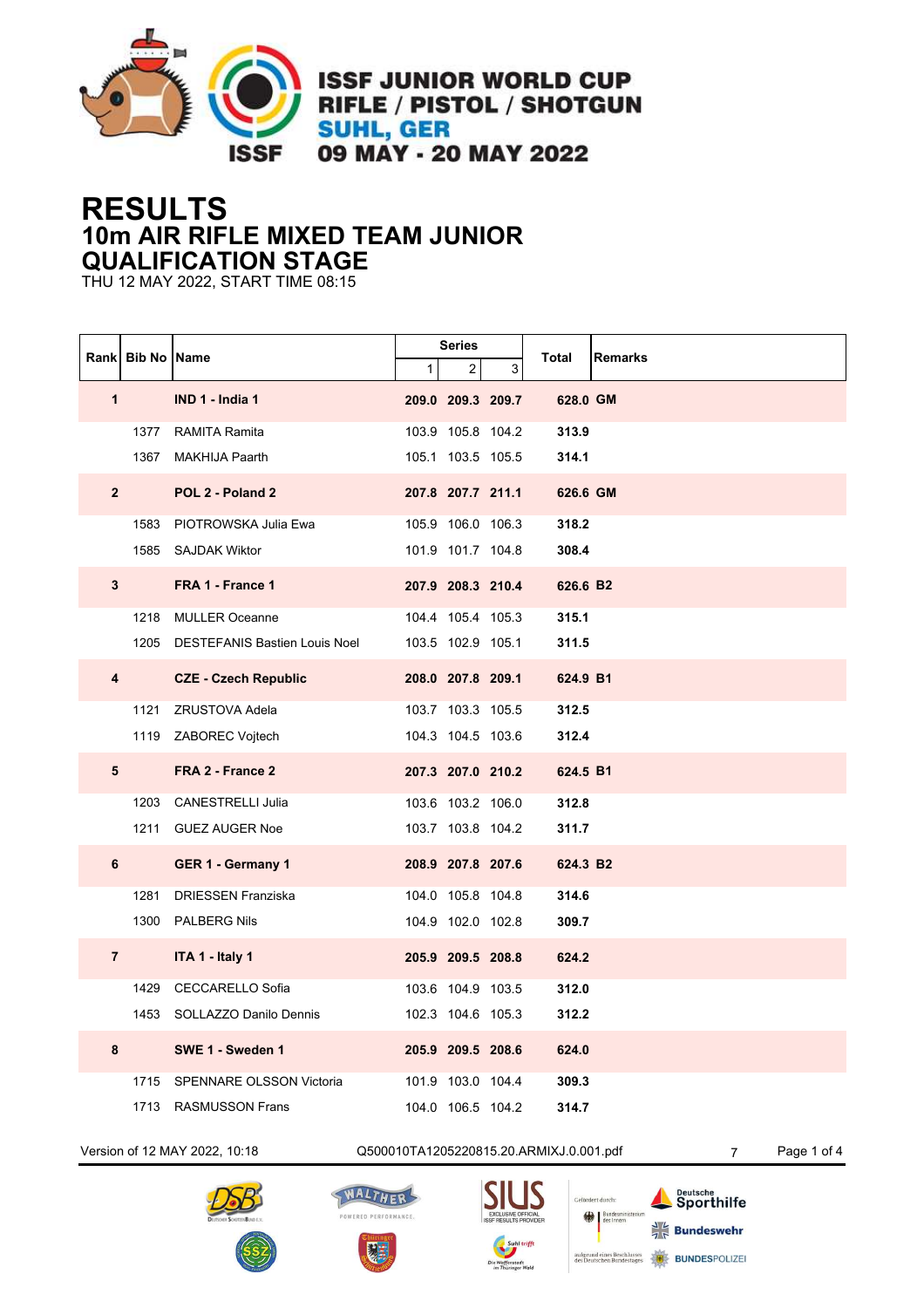|                 | Rank Bib No Name |                                     | $\mathbf{1}$ | <b>Series</b><br>$\overline{\mathbf{c}}$ | 3 | Total | <b>Remarks</b> |
|-----------------|------------------|-------------------------------------|--------------|------------------------------------------|---|-------|----------------|
| 9               |                  | HUN 1 - Hungary 1                   |              | 207.3 209.4 207.3                        |   | 624.0 |                |
|                 | 1326             | <b>BAJOS Gitta</b>                  |              | 103.7 104.5 104.5                        |   | 312.7 |                |
|                 | 1329             | <b>KISS Viktor</b>                  |              | 103.6 104.9 102.8                        |   | 311.3 |                |
| 10 <sup>°</sup> |                  | <b>AUS - Australia</b>              |              | 206.6 208.7 208.4                        |   | 623.7 |                |
|                 | 1027             | ROSSITER Victoria Michelle Venning  |              | 102.9 104.0 105.5                        |   | 312.4 |                |
|                 |                  | 1022 DAVIS Michael Edward Andrew    |              | 103.7 104.7 102.9                        |   | 311.3 |                |
| 11              |                  | SRB 1 - Serbia 1                    |              | 206.1 208.0 209.1                        |   | 623.2 |                |
|                 |                  | 1642 HAVRAN Alexsandra              |              | 104.6 103.5 104.3                        |   | 312.4 |                |
|                 |                  | 1643 IVANOVIC Marko                 |              | 101.5 104.5 104.8                        |   | 310.8 |                |
| 12              |                  | SLO 1 - Slovenia 1                  |              | 209.3 208.2 205.6                        |   | 623.1 |                |
|                 | 1623             | MEDVED Teja                         |              | 104.7 103.5 102.3                        |   | 310.5 |                |
|                 |                  | 1622 LUKIC Luka                     |              | 104.6 104.7 103.3                        |   | 312.6 |                |
| 13              |                  | <b>DEN - Denmark</b>                |              | 207.9 208.2 206.0                        |   | 622.1 |                |
|                 | 1129             | <b>KOCH Emma Norholm</b>            |              | 104.6 105.7 105.1                        |   | 315.4 |                |
|                 |                  | 1131 LADEKJAER-MIKKELSEN Jens-Ulrik |              | 103.3 102.5 100.9                        |   | 306.7 |                |
| 14              |                  | HUN 2 - Hungary 2                   |              | 205.5 208.3 208.0                        |   | 621.8 |                |
|                 | 1332             | NAGYBANYAI-NAGY Anna                |              | 103.9 104.7 104.2                        |   | 312.8 |                |
|                 | 1328             | <b>DENES Andras</b>                 |              | 101.6 103.6 103.8                        |   | 309.0 |                |
| 15              |                  | NOR 2 - Norway 2                    |              | 209.4 205.0 206.9                        |   | 621.3 |                |
|                 | 1556             | <b>NOR-WOLL Pernille</b>            |              | 105.9 104.6 104.6                        |   | 315.1 |                |
|                 | 1560             | THRONDSEN Even Olai Enger           |              | 103.5 100.4 102.3                        |   | 306.2 |                |
| 16              |                  | IND 2 - India 2                     |              | 207.1 206.2 207.6                        |   | 620.9 |                |
|                 | 1348             | <b>BORSE Arya</b>                   |              | 103.8 103.6 103.4                        |   | 310.8 |                |
|                 | 1374             | <b>PATIL Rudrankksh Balasaheb</b>   |              | 103.3 102.6 104.2                        |   | 310.1 |                |
| 17              |                  | NOR 1 - Norway 1                    |              | 204.7 207.1 208.9                        |   | 620.7 |                |
|                 | 1553             | JOHANNESSEN Julie                   |              | 100.4 103.0 105.1                        |   | 308.5 |                |
|                 | 1548             | BERNHOFT-OSA Tobias                 |              | 104.3 104.1 103.8                        |   | 312.2 |                |
| 18              |                  | ITA 2 - Italy 2                     |              | 205.5 208.1 206.9                        |   | 620.5 |                |
|                 | 1451             | <b>SCHIAVON Anna</b>                |              | 101.1 103.6 102.8                        |   | 307.5 |                |
|                 | 1425             | <b>BERNARDI Michele</b>             |              | 104.4 104.5 104.1                        |   | 313.0 |                |
| 19              |                  | SWE 2 - Sweden 2                    |              | 207.4 206.8 206.3                        |   | 620.5 |                |
|                 | 1708             | <b>KARLSSON Amanda Josefine</b>     |              | 103.1 102.5 103.3                        |   | 308.9 |                |
|                 | 1711             | <b>LINDGREN Victor</b>              |              | 104.3 104.3 103.0                        |   | 311.6 |                |

Version of 12 MAY 2022, 10:18 Q500010TA1205220815.20.ARMIXJ.0.001.pdf 7 Page 2 of 4





WALTHER

POWERED PERFORMANCE.

闭目

 $\boldsymbol{\mathsf{S}}$ 

Gefördert durch:

aufgrund eines Bes<br>des Deutschen Bun

Bundesmin

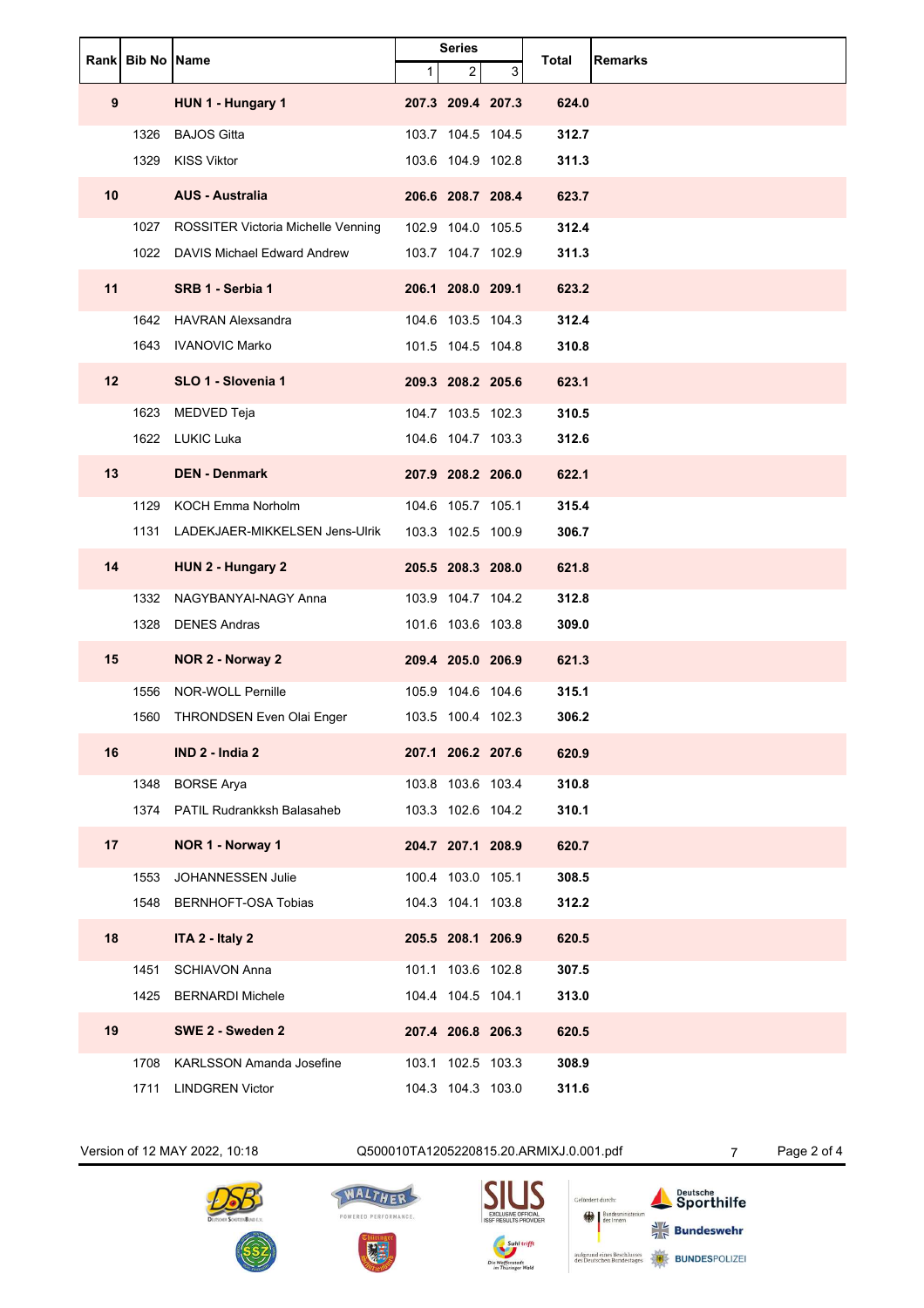|    | Rank Bib No Name |                               | <b>Series</b><br>3<br>$\mathbf{1}$<br>$\overline{\mathbf{c}}$ |                   | Total | <b>Remarks</b> |  |
|----|------------------|-------------------------------|---------------------------------------------------------------|-------------------|-------|----------------|--|
| 20 |                  | <b>GER 2 - Germany 2</b>      |                                                               | 208.6 206.3 205.5 |       | 620.4          |  |
|    | 1304             | <b>STAHL Franziska</b>        |                                                               | 103.6 102.1 101.0 |       | 306.7          |  |
|    | 1299             | MOCKENHAUPT Benedikt          |                                                               | 105.0 104.2 104.5 |       | 313.7          |  |
| 21 |                  | ESP 1 - Spain 1               |                                                               | 208.9 206.5 204.8 |       | 620.2          |  |
|    | 1169             | <b>MARTINON Ines</b>          |                                                               | 103.9 101.5 103.1 |       | 308.5          |  |
|    | 1173             | <b>OVIEDO Jesus</b>           |                                                               | 105.0 105.0 101.7 |       | 311.7          |  |
| 22 |                  | <b>JPN - Japan</b>            |                                                               | 206.6 204.6 208.8 |       | 620.0          |  |
|    | 1465             | <b>NOBATA Misaki</b>          |                                                               | 102.5 102.3 103.7 |       | 308.5          |  |
|    | 1461             | <b>HASHIMOTO Koki</b>         |                                                               | 104.1 102.3 105.1 |       | 311.5          |  |
| 23 |                  | ESP 2 - Spain 2               |                                                               | 208.1 206.2 205.1 |       | 619.4          |  |
|    | 1166             | <b>GONZALEZ Zahra</b>         |                                                               | 104.6 103.8 103.7 |       | 312.1          |  |
|    |                  | 1160 ESTEVEZ SOLORZANO Jorge  |                                                               | 103.5 102.4 101.4 |       | 307.3          |  |
| 24 |                  | POL 1 - Poland 1              |                                                               | 206.3 207.1 205.8 |       | 619.2          |  |
|    | 1577             | GAWENDA Maja Magdalena        |                                                               | 103.5 103.4 103.6 |       | 310.5          |  |
|    | 1576             | <b>CHOJNOWSKI Michal</b>      |                                                               | 102.8 103.7 102.2 |       | 308.7          |  |
| 25 |                  | SRB 2 - Serbia 2              |                                                               | 206.1 206.3 205.0 |       | 617.4          |  |
|    | 1645             | POPOVIC Anja                  |                                                               | 102.6 102.0 102.1 |       | 306.7          |  |
|    | 1646             | RAKONJAC Aleksa               |                                                               | 103.5 104.3 102.9 |       | 310.7          |  |
| 26 |                  | EGY 2 - Egypt 2               |                                                               | 206.0 207.8 201.9 |       | 615.7          |  |
|    | 1147             | <b>KHALIL Remas</b>           |                                                               | 100.7 103.2       | 99.7  | 303.6          |  |
|    | 1150             | SAAD Mohamed Mostafa          |                                                               | 105.3 104.6 102.2 |       | 312.1          |  |
| 27 |                  | <b>SVK - Slovakia</b>         |                                                               | 203.1 206.4 206.1 |       | 615.6          |  |
|    | 1692             | NOVOTNA Kamila                |                                                               | 104.3 104.1 104.2 |       | 312.6          |  |
|    | 1687             | <b>MEZIAN Martin</b>          |                                                               | 98.8 102.3 101.9  |       | 303.0          |  |
| 28 |                  | SLO 2 - Slovenia 2            |                                                               | 205.5 204.6 204.9 |       | 615.0          |  |
|    | 1616             | <b>BABACA Ernest Eman</b>     |                                                               | 104.4 103.1 102.1 |       | 309.6          |  |
|    |                  | 1626 SLAK Sara                |                                                               | 101.1 101.5 102.8 |       | 305.4          |  |
| 29 |                  | <b>ARG - Argentina</b>        |                                                               | 201.8 202.4 203.9 |       | 608.1          |  |
|    | 1014             | SANCHEZ Lola                  |                                                               | 103.2 100.7 101.5 |       | 305.4          |  |
|    | 1013             | <b>QUILES Cristian Damian</b> |                                                               | 98.6 101.7 102.4  |       | 302.7          |  |
| 30 |                  | <b>RSA - South Africa</b>     |                                                               | 203.4 200.9 200.1 |       | 604.4          |  |
|    | 1606             | <b>BOSHOFF Sune</b>           |                                                               | 102.9 101.9 101.1 |       | 305.9          |  |
|    |                  | 1608 LE HANIE Albert Daniel   | 100.5                                                         | 99.0              | 99.0  | 298.5          |  |





WALTHER

POWERED PERFORMANCE.

男王

 $\boldsymbol{\mathsf{S}}$ 

Gefördert durch:

aufgrund eines Bes<br>des Deutschen Bun

Bundesmin